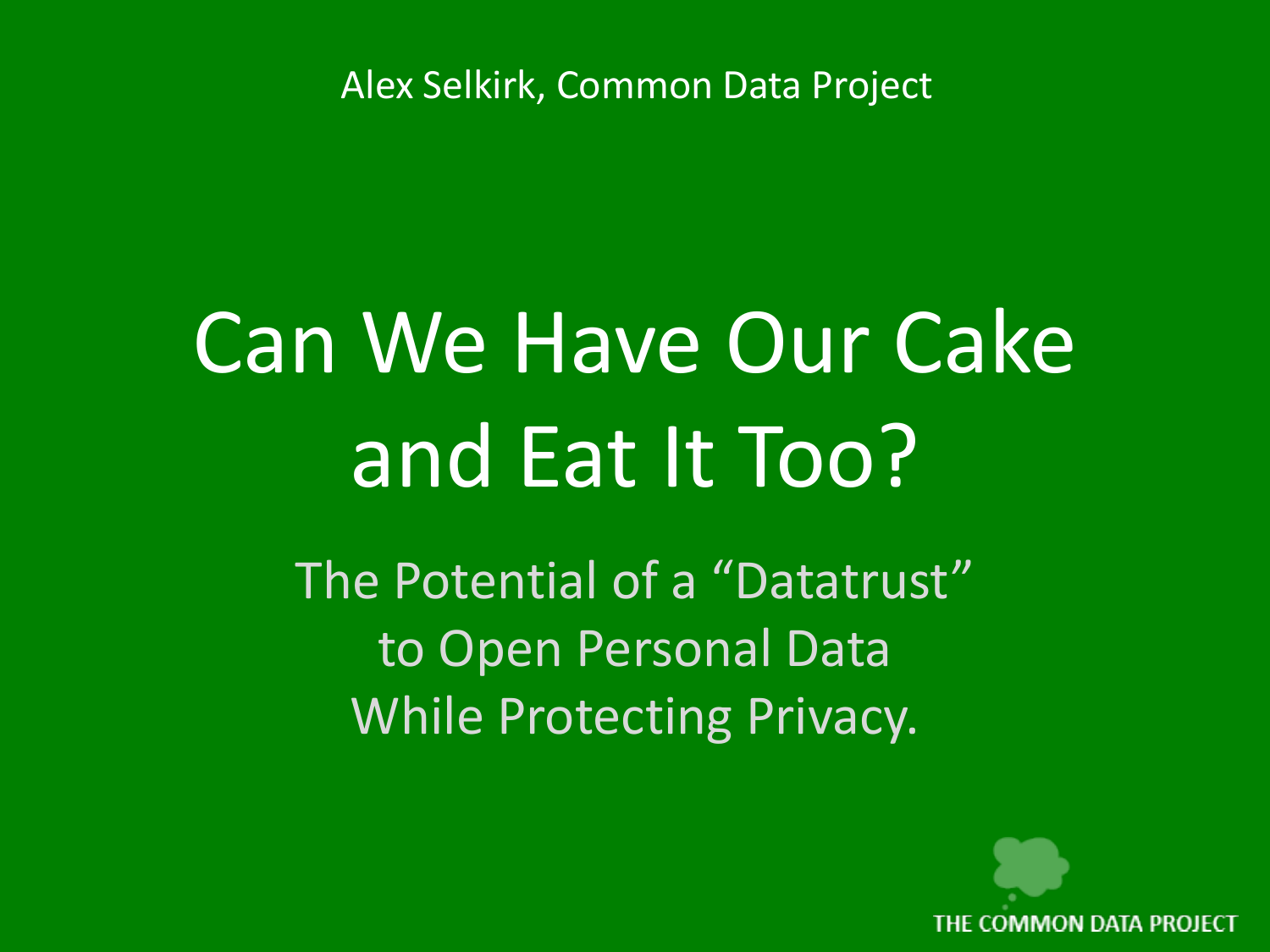### Are We Missing Out?

What %age of data is unavailable to the public because releasing it would unacceptably violate privacy?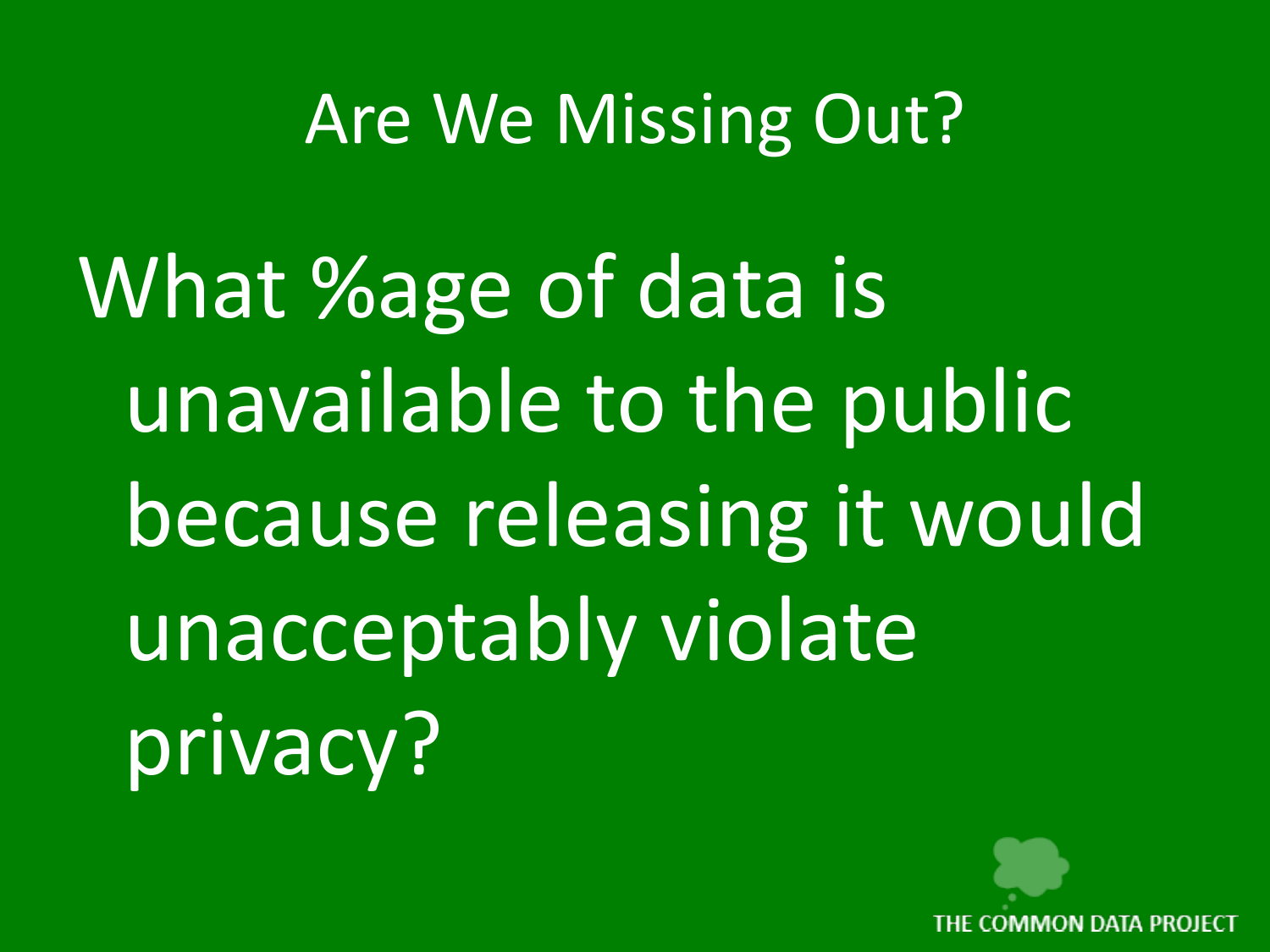### Pushing to Release More Sensitive Data: Some examples from the U.S.

- Medicare "Personal Health Records": [http://www.medicare.gov/navigation/manage-your-health/personal](http://www.medicare.gov/navigation/manage-your-health/personal-health-records/personal-health-records-overview.aspx)[health-records/personal-health-records-overview.aspx](http://www.medicare.gov/navigation/manage-your-health/personal-health-records/personal-health-records-overview.aspx)
- Individual Tax Returns
- Raw Census Data
- Surveys / Studies from the Centers for Disease Control and Dept of Health
- School Records
	- Students' grades
	- Teachers' results
- Criminal Records
- Social Service Records
- NYC Metrocard usage tied to credit cards
- What if we could link all of this together?

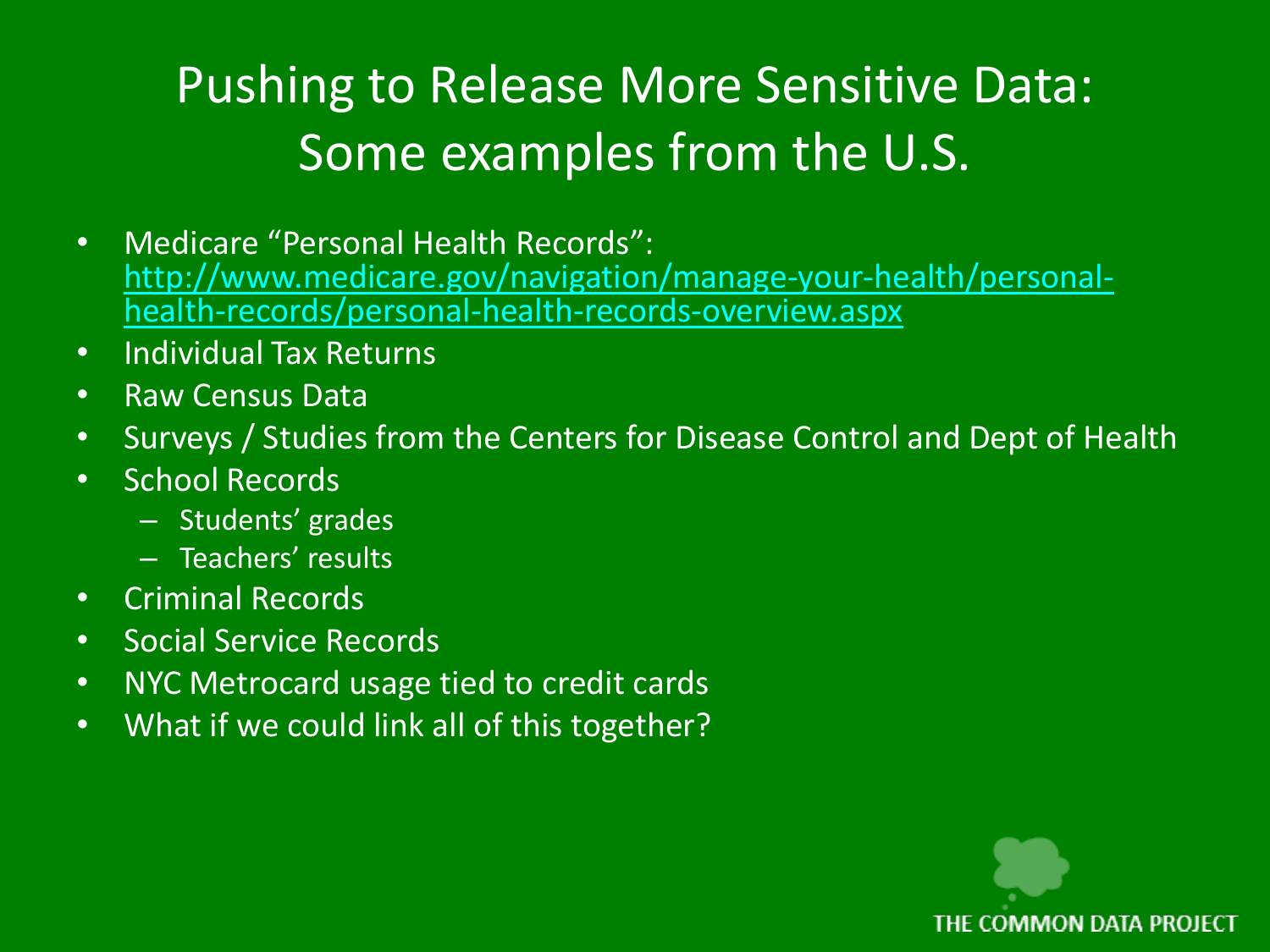### 2000 U.S. Census Oopsy: Accurate versus Private

- U.S. Census uses "data-swapping" and "synthetic data" to anonymize their releases
- They made a "mistake" in the way they released 2000 data on the 65-and-older crowd
- And they can't correct their mistake, otherwise it would compromise the anonymization work they've done.
- [http://freakonomics.blogs.nytimes.com/2010/](http://freakonomics.blogs.nytimes.com/2010/02/02/can-you-trust-census-data/) [02/02/can-you-trust-census-data/](http://freakonomics.blogs.nytimes.com/2010/02/02/can-you-trust-census-data/)

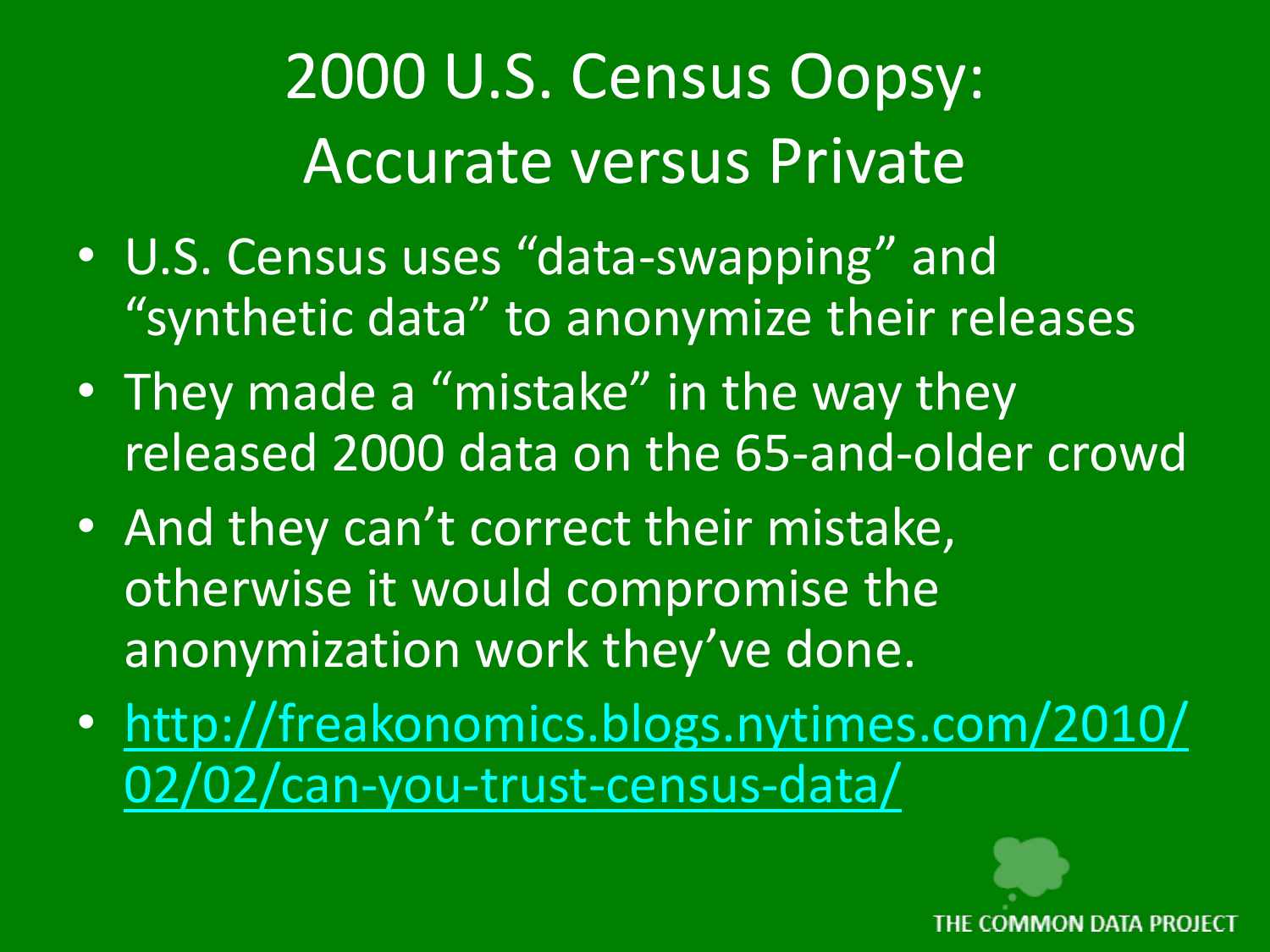# Introducing the Datatrust

- A non-profit, community "bank" for sensitive data with data deposits by donors and data withdrawals for re-use by researchers and application builders.
- Define a quantifiable privacy guarantee that wipes out individual identities, yet allows for arbitrary, high-level analysis of the raw data using technology derived from an area of crypto/statistics research called "Differential Privacy".
- Establishes a "privacy currency" in order to measure and track privacy risk on a question-by-question basis.
- No more scrubbing, swapping, synthesizing data on a caseby-case basis.
- No pre-digested aggregates.

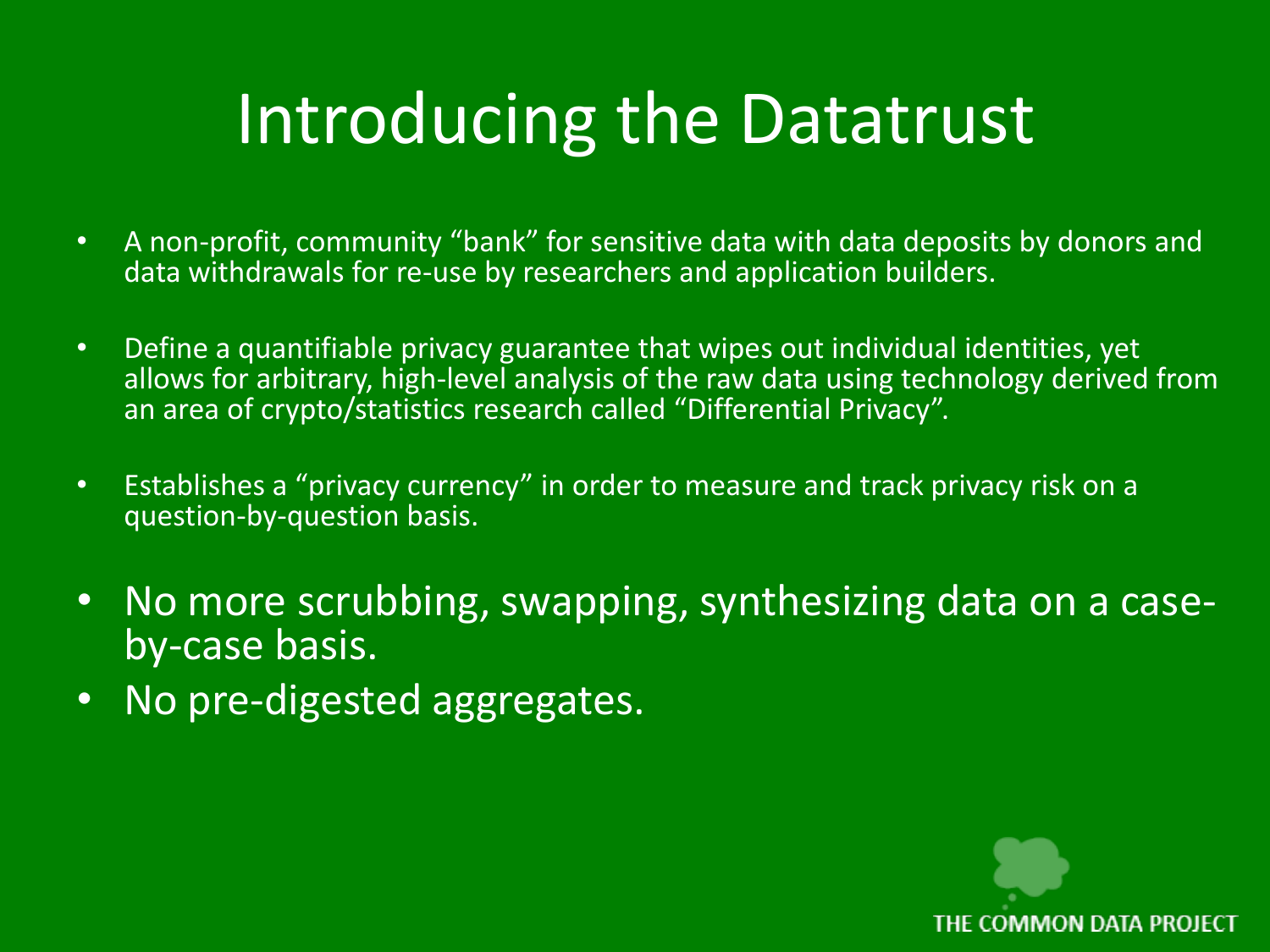# Working with Differential Privacy to Measure and Track Privacy Risk



#### THE COMMON DATA PROJECT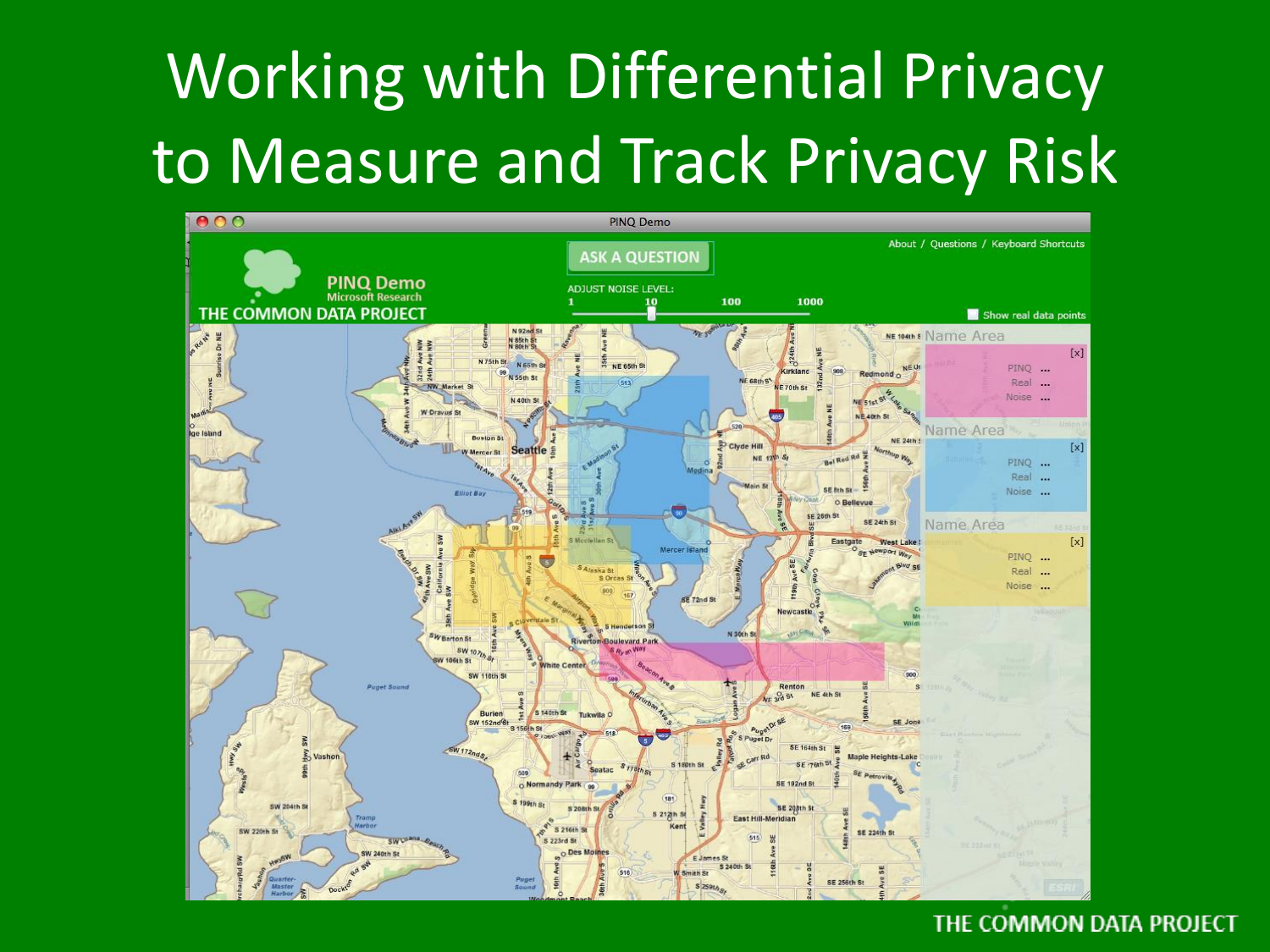### Defining "Private" and "Anonymous"



What does it mean to be "anonymous" in a data set? -In terms of plain English

-In terms of differential privacy



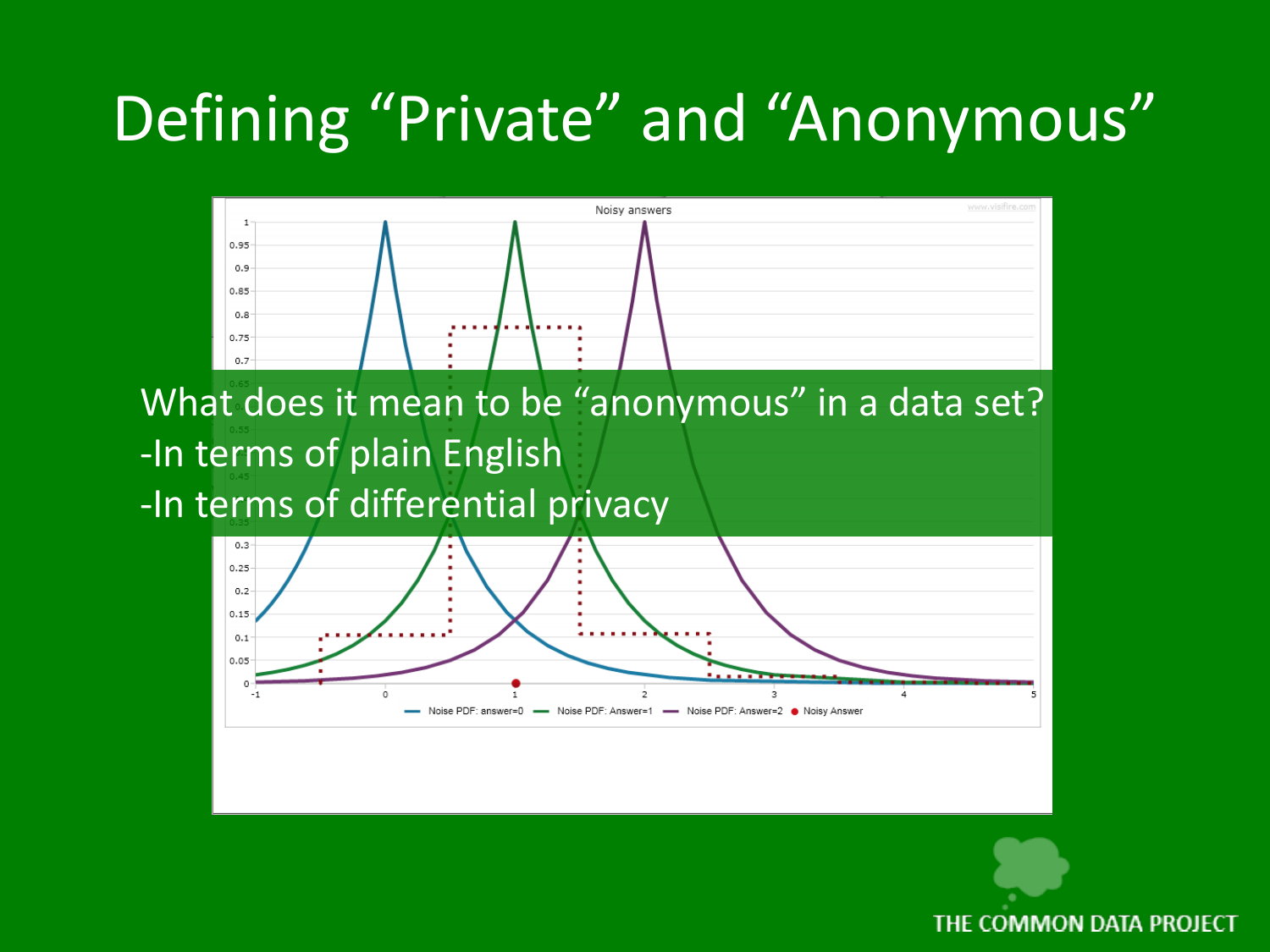## Looking for A Few (Thousand) Good (Raw and Sensitive) Data Points.

- Sensitive data
- Released in "raw" form: Not aggregated. Not sampled. Not swapped. Not "made up." Not scrubbed.

The National Health and Nutrition Examination Survey (NHANES) is a program of studies designed to assess the health and nutritional status of adults and children in the United States. The survey is unique in that it combines interviews and physical examinations.

• <http://www.cdc.gov/nchs/nhanes.htm>

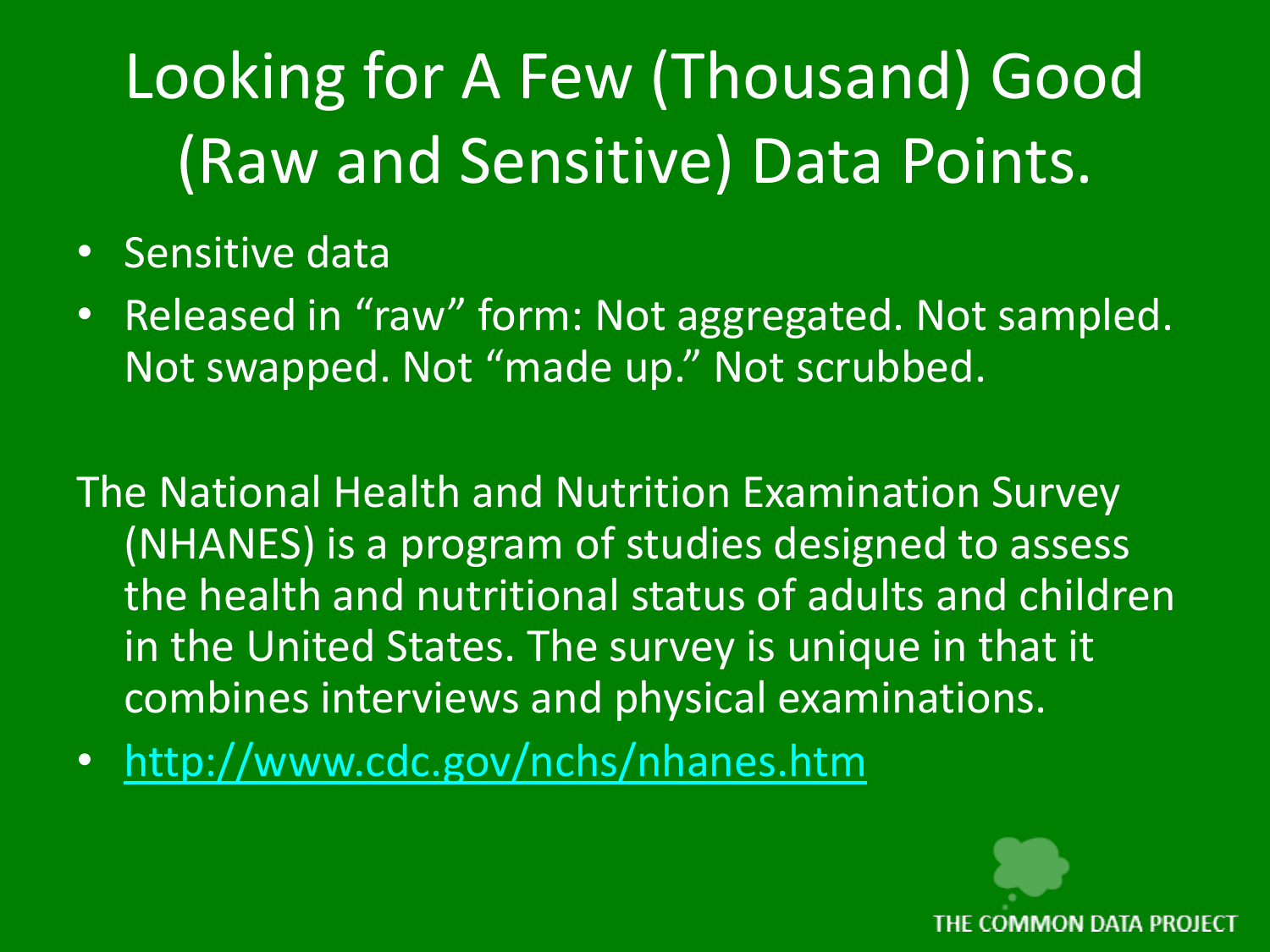### What We're Curious About

• What are your experiences gaining access to sensitive government data?

• U.K. National Health Services' campaign to standardize digital medical records, is that released to the public in any form?